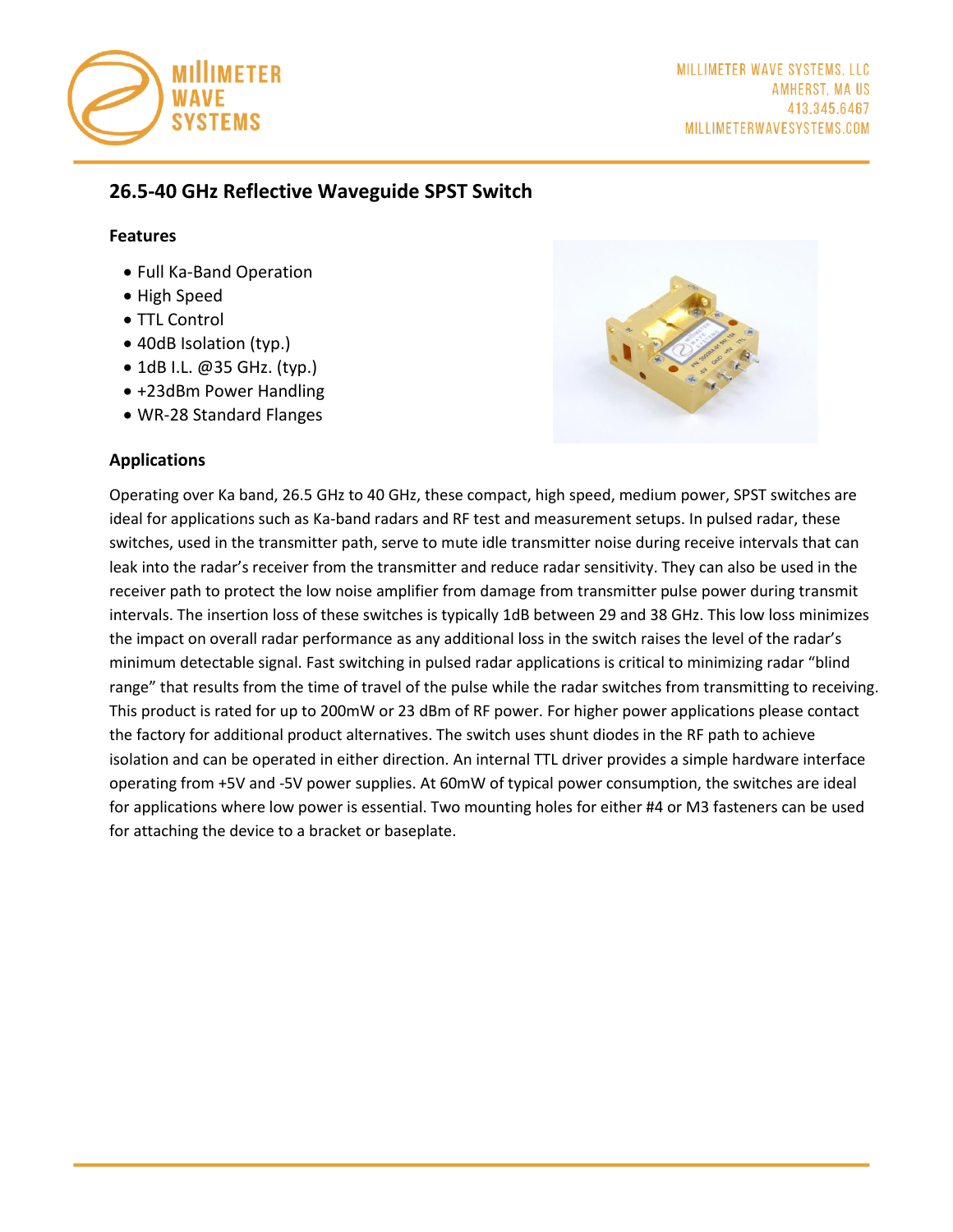

# **Specifications**

| Parameter               | Specification @25C         | <b>Notes</b>          |
|-------------------------|----------------------------|-----------------------|
| <b>Frequency Range</b>  | 26.5-40 GHz                |                       |
| Isolation               | 40dB typ.                  |                       |
| <b>Insertion Loss</b>   | 1.0dB typ., 29-38 GHz      | See typ. plot         |
|                         | 1.5dB typ., 26.5 to 40 GHz |                       |
| <b>RF Connectors</b>    | <b>WR-28</b>               | <b>Bi-Directional</b> |
| <b>Switching Speed</b>  | $<$ 20ns                   |                       |
| Input                   | <b>TTL</b>                 |                       |
| <b>Supply Voltage</b>   | $+5V, -5V$                 | $+/-6$ m $A$ typ.     |
| Max Power               | 23dBm CW                   |                       |
| Temp. Range             | -20 to +50C operation      |                       |
| <b>Housing Material</b> | Gold-plated Aluminum 6061  |                       |

## **Block Diagram**